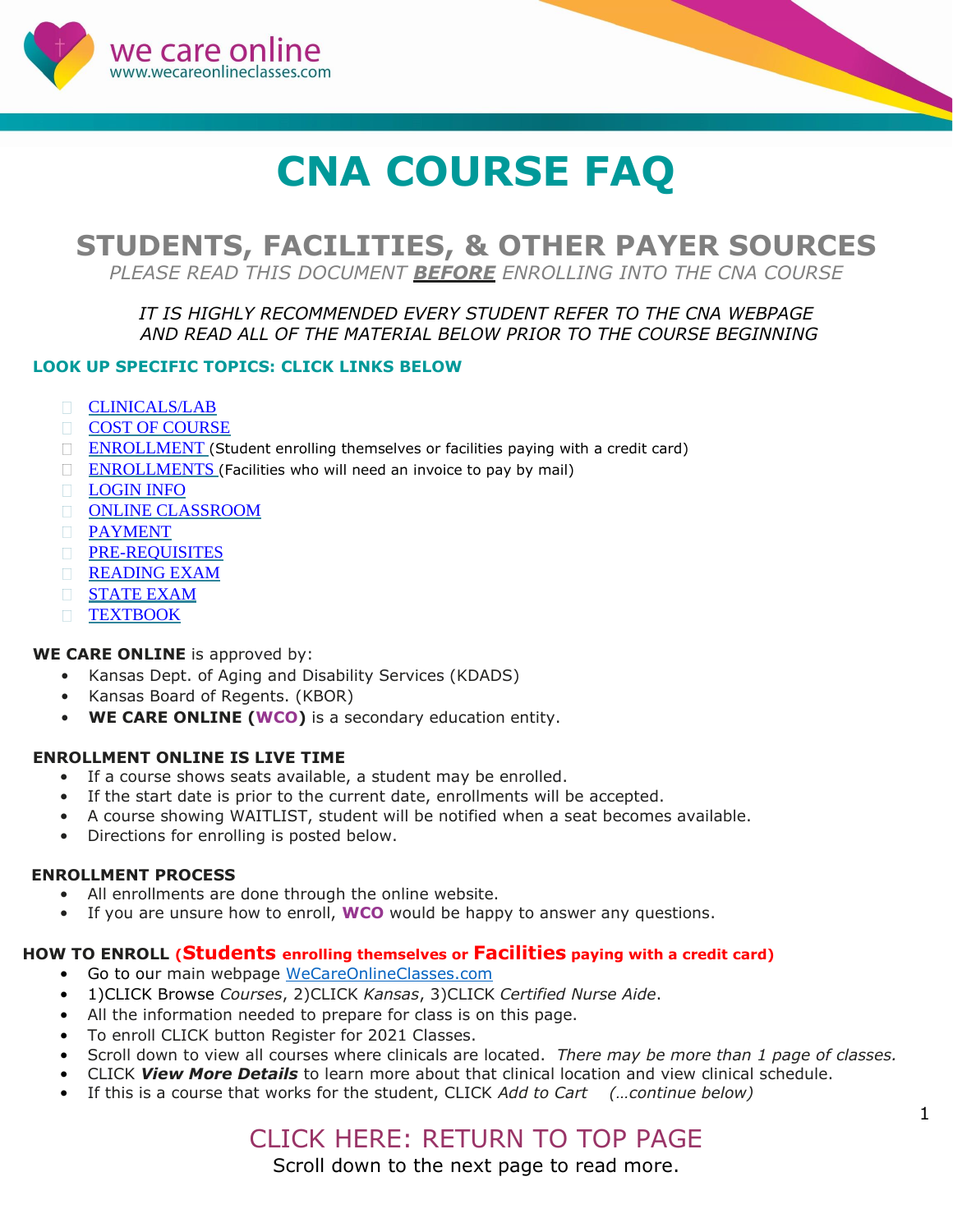<span id="page-1-0"></span>

# **(continued…)**

- View Shopping Cart on right hand side.
- Enrolling more than one student as a facility or paying entity, enter the # of students on the right.
- Click Continue once the correct # of students entered.
- ENTER the email of the person enrolling the student. Do NOT enter the students email unless the student is enrolling themselves.
- Complete the online form accordingly.
- If a student is under the age of 18:
	- $\circ$  As a parent, answer the form accordingly.
	- $\circ$  As a facility registering an underage student, facilities are considered the "Guardian." Recently, laws providing protection for underage children and the internet have taken effect. The FTC enforces the law through the COPPA Rule. In general, COPPA requires operators of commercial websites and online services that are directed to minors to provide notice and obtain verifiable consent before they collect personal information from underaged children. Please fill out the following information accordingly.
- All facilities will receive an invoice whether they pay online with a credit card or ask to be invoiced.

#### It is strongly recommended student refer to the MAIN CNA page and click on ALL links and read ALL information before class. This will help prepare for the course before, during and after.

# **FACILIITIES: (Facilities enrolling students who need to set up payments by mail)**

- If you are paying with a credit card, do NOT complete this step, use the directions above.
- If paying with a check, go to our main webpage [WeCareOnlineClasses.com](https://wecareonlineclasses.com/)
- 1)CLICK Browse *Courses*, 2)CLICK *Kansas*, 3)CLICK *Certified Nurse Aide*.
- To enroll your employee CLICK button Register for 2021 Classes.
- On this page is link to fill out a form for your employees. [Click here for FORM](https://form.jotform.com/203025985550051)

# **COST OF CNA COURSE**

| <b>TOTAL</b>                    | \$658 |
|---------------------------------|-------|
| Non-Refundable Registration Fee | \$28  |
| Tuition                         | \$630 |

#### **Tuition covers classroom, clinicals, and state application fees.**

- o Textbook is **NOT** included in the course cost.
- o Scrubs are **NOT** included.
- o State Exam is **NOT** included in the course cost. Cost is approximately \$50.

# **STUDENTS-**WAYS TO PAY FOR THE CLASS

# **1. Debit/Credit Card**

- Don't have a debit/credit card, purchase a cash debit card at a store/grocery store.
- **2. Check**
	- If students mail a check, this could delay enrollment by at least 1 week. We can accommodate this but the seat will NOT be held until received.
	- Please email [kaylan@wecareonlineclasses.com](mailto:%20kaylan@wecareonlineclasses.com) when a check is being mailed; she will email the student once it arrives and is processed.

#### **3. Payments can be made**

• A minimum \$28 non-refundable registration will be needed to enroll.

**(continued…)**

Scroll down to the next page to read more.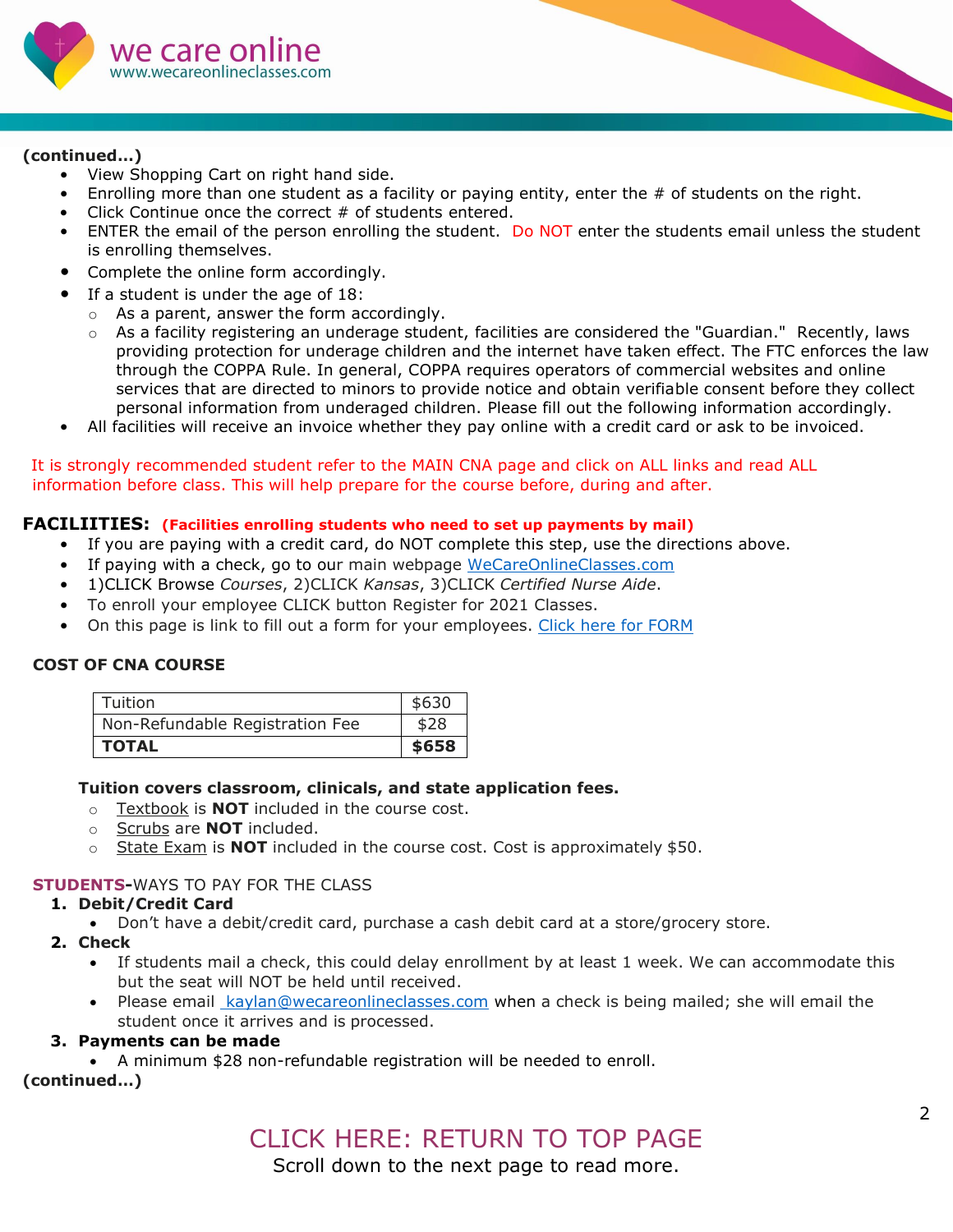<span id="page-2-0"></span>

- **WCO** To make payments after enrolling, go back to the main webpage, click Login and then Billing Account. There payments can be made of any amount.
- Full payment is needed Friday before class begins or if the class is full, whichever comes first.
- Students seat in class cannot be held if full and the account is not paid in full.
- will try to work with students, but please understand if there are students wanting in the class and can make full payment, we cannot hold seats not paid in full.
- Please contact [kaylan@wecareonlineclasses.com](mailto:kaylan@wecareonlineclasses.com) or call 888-932-2501, Ext. 114 in regards to questions on payments and seats in the course.

# **FACILITIES OR PAYER SOURCES -**WAYS TO PAY FOR THE CLASS

# • **Debit/Credit Card (Register your students online)**

- **Invoice-Check (Follow steps below)**
	- If you are paying with a credit card, do NOT complete this step, use the directions above.
	- Go to our main webpage [WeCareOnlineClasses.com](https://wecareonlineclasses.com/)
	- 1)CLICK Browse *Courses*, 2)CLICK *Kansas*, 3)CLICK *Certified Nurse Aide*.
	- All the information needed to prepare for class is on this page.
	- To enroll CLICK button Register for 2021 Classes.
	- On this page is link to fill out a form for your employees. [Click here for FORM](https://form.jotform.com/203025985550051)
	- Checks can be mailed to the address on the invoice.
	- Invoices will be automatically sent to the facility email address provided at enrollment.
	- Full payment must be received by our business office prior to the end of class.
	- Students who are enrolled can start the course with a tuition balance, however balance must be paid in full prior to the course end date.
	- Invoices will NOT be sent Postal Mail. All invoices will be emailed to the facility contact provided.
	- Question on payments: Kayla N [kaylan@wecareonlineclasses.como](mailto:kaylan@wecareonlineclasses.com?subject=Enrollment%20and%20Finance)r 888-932-2501, Ext. 114.

# **CLINICAL EMAIL NOTIFICATION**

- If there is not a clinical in the student's area or the schedule does not work for the student.
- This notification is a FREE service.
- The student will be contacted via email when there are clinicals in their area or surrounding area.
- [CLINICAL EMAIL NOTIFICATION](https://form.jotform.com/202705547789063)

# **CLINICAL SITES, DATES, & TIMES**

- CLICK button REGISTER FOR 2021 CLASSES
- To enroll, check out the How to Enroll in this document.

#### **CLINICAL SCHEDULE STATES "CLINICALS COMING SOON".**

• Keep checking back. It will be posted as soon as it becomes available.

# **CLINICAL DATES THAT DO NOT WORK FOR A STUDENT:**

- Students are encouraged to enroll in another class or upcoming course if ALL clinical dates/times .
- **Rarely to never** are there clinical make up days for 1 individual student.
- Most make-up days are as a group and not for an individual student.
- Clinical schedules are **NOT** flexible.
- Questions about clinical date/time, please contact the clinical instructor listed on the schedule.
- Students cannot be tardy to clinicals.
- Sign up for the Clinical Email Notification and we will notify students when there is course in their area.
- Students MUST attend every clinical date and time listed in order to pass the course! (continue…)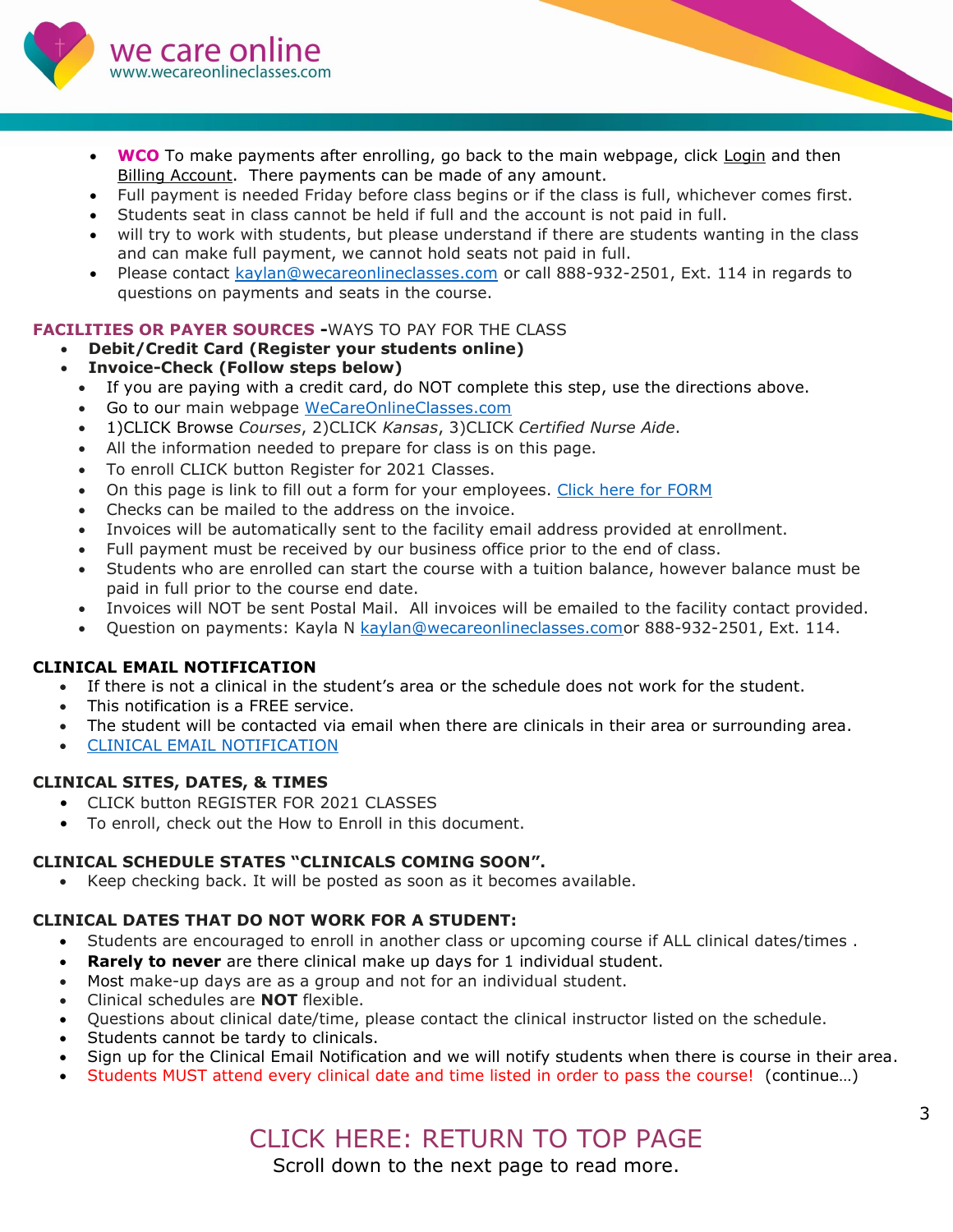<span id="page-3-0"></span>

# **(continued…)**

### **CLINICAL LOCATIONS:**

- Clinicals are held at a long-term care facility, assisted living, or home plus that have agreed to host the clinical portion of the class.
- <span id="page-3-1"></span>• Clinical schedules will be posted online at **[wecareonlineclasses.com](https://wecareonlineclasses.com/courses2/kansas/certified-nurse-aide-kansas/)** as soonas it is becomes available from the clinical instructor at that clinical site.

**If there not a clinical site location near the student and a facility would like to host clinicals, please have them email Melanie directly at [melanie@wecareonlineclasses.com](mailto:melanie@wecareonlineclasses.com)**

#### **[PRE-REQUISITES:](#page-3-1)**

- No Pre-Requisites required.
- Lifting 50+lbs is required for clinicals.
- If there are on medical or lifting limitations, it is recommended not to take this course with lab/clinical.

#### **AGE LIMIT:**

- There is not an age limit for the course.
- Students as young as 14yrs of age have taken the course.
- Students under 16 may be limited on being hired due to state restrictions on child labor laws.

#### <span id="page-3-3"></span>**[READING EXAMS:](#page-3-2)**

• A reading exam is NOT required for a CNA class and does not need submitted.

#### **[TEXTBOOK](#page-3-3)**

- A textbook is required for class. The textbook link is located on the CNA page.
- Students may choose from any vendor-books can be new or used.
- Older versions of the textbook are NOT recommended as page numbers and information will vary
- The Workbook is **optional**. No assignments are given for the workbook.
- If class has begun or about to start, it is recommended that students order the textbook and choose 2-day shipping or buy the digital version *if available*.
- There is also enough to do online before student's textbook arrives a few days later.

<span id="page-3-5"></span><span id="page-3-2"></span>

| <b>CNA COURSE HOURS</b> |             |
|-------------------------|-------------|
| <b>Classroom 45hrs</b>  |             |
| Clinical   45hrs        |             |
|                         | Total 90hrs |

#### <span id="page-3-4"></span>**STUDENT DOES NOT SUCCESSFULLY COMPLETE THE COURSE**

- If a student is not successful with either the classroom or clinical, the student fails the course.
- Students who fail the course must be retake the entire course over and repay full tuition.

#### **[LOGIN INFORMATION](#page-3-4)**

- Students will receive an email from Canvas by 5pm on first day of class
- Students will NOT have access to Canvas (the online classroom) until class begins.
- Students CANNOT create a username in order to get into class.
- The email will contain a link to set up a password to access the course.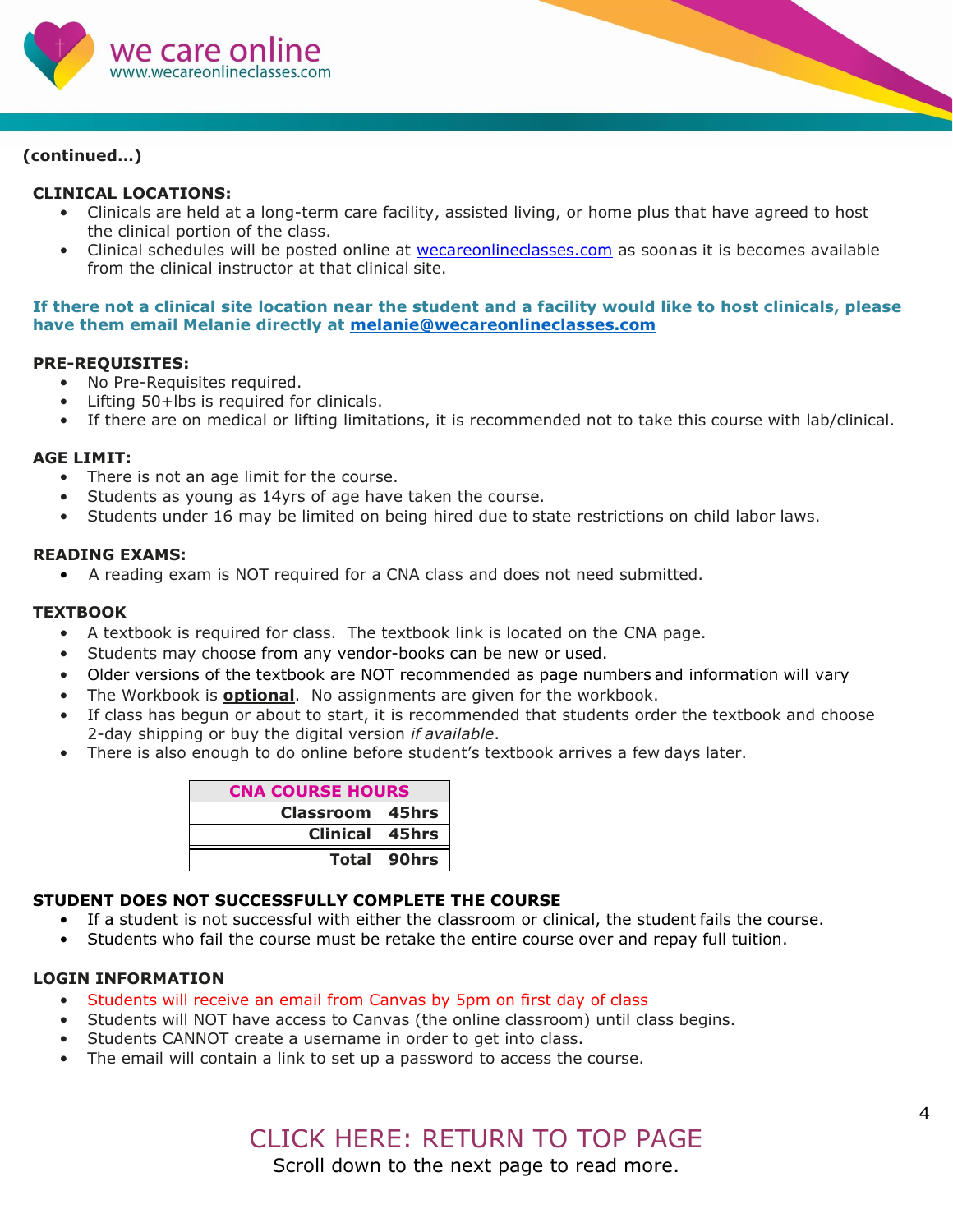<span id="page-4-0"></span>

#### **[ONLINE CLASSROOM TIMEFRAME](#page-3-5)**

- The classroom is flexible online.
- Students access it on their own time.
- There is no certain day or time student have to login for the classroom portion of the course.
- Student can access Canvas 24hrs a day, 7 days a week.
- Assignments due every week and they work on their own time.
- Student must have a passing score in order to attend clinicals.

#### **COURSE LOAD:**

- There are 4 units in the course and each unit is due every week.
- Students can work on the assignments at their own convenience.
- Final quiz is due the last week of class.
- Students spend approximate 10-12hrs classroom a week online.

#### **CLASSROOM AND CLINICALS MUST BE TAKEN AT THE SAME TIME.**

• Students cannot take the classroom portion of the class and take clinicals at a later date.

#### **CNA SUCCESSFULLY PASSES THE COURSE:**

• Coordinator will send student names to testing site that have successfully passed the course.

#### **STATE EXAM DATE AND TIME:**

#### **This process can take up to 4wks.**

#### **We do ask for your patience as we wait to receive the testing information.**

- As soon as the coordinator receives the "Approval to Test Notice", this information will immediately email the students the "Approval to Test" letter. The student will print the letter and it to the testing center.
- The "Approval to Test Notice" will assign the exam date, location, and time as well as what the students needs to take on the test date.
- NOTE: We will not know the date of the state exam until the letters are received after class ends. It is usually up to 4wks after the last day of class before we know the testing date or time.

#### **NERVOUS ABOUT TAKING AN ONLINE COURSE. THIS IS COMMON!**

- The online classroom will walk students through on the first day of class and it is easy to navigate.
- If a student has basic computer skills, they will do great in class.
- Students will also be able to email or call the classroom instructor with questions.

#### **STUDENT HAS A DISABILITY**

- Any candidate who has a:
	- o Physical disability
	- o Learning disability
	- o Psychological disability
- If a student requires a reasonable accommodation to take the state exam a request form will need to be completed. A student must perform in a satisfactory manner in the classroom/lab/clinical settings of the course and successfully completed the Skills Competency Checklist.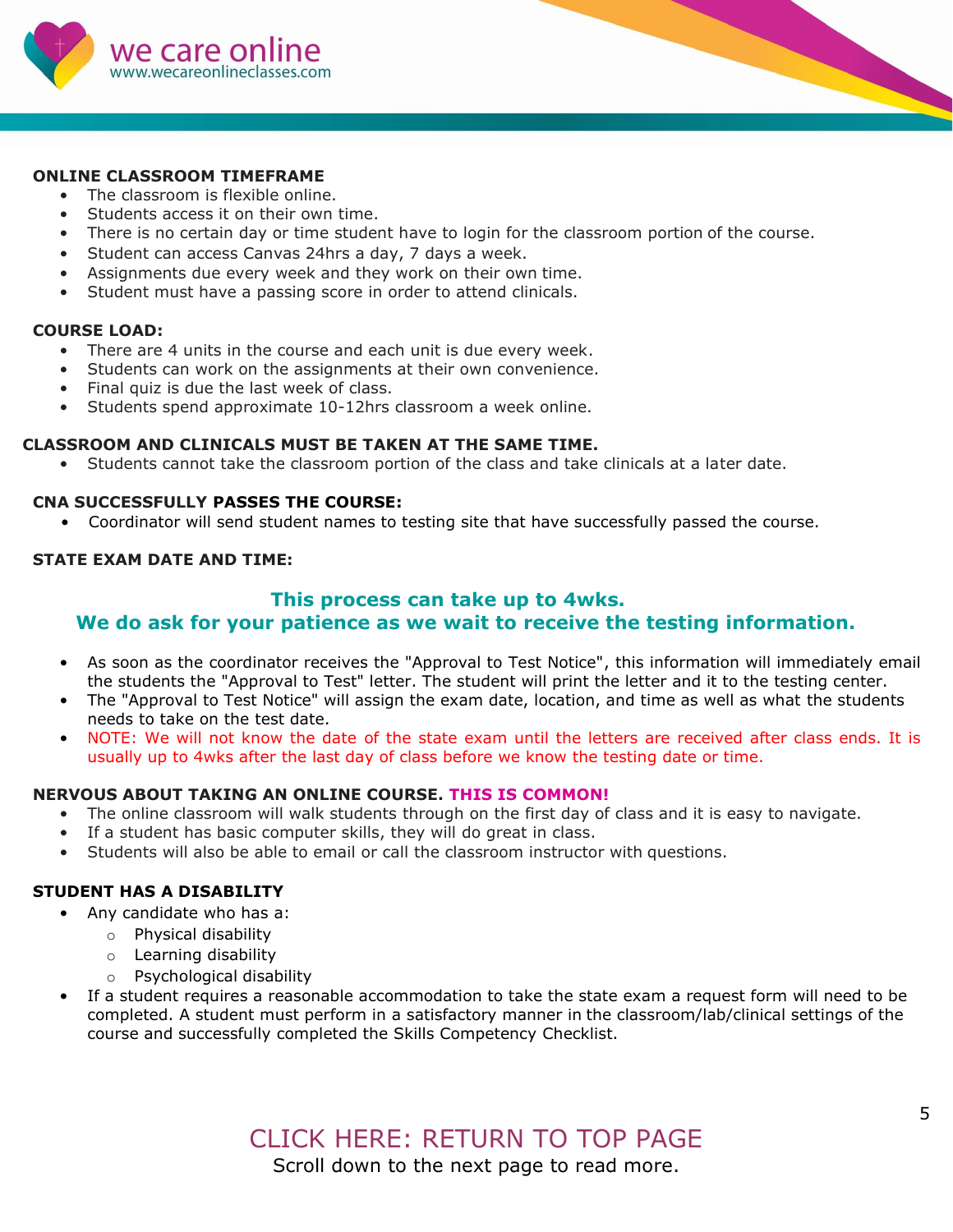

# **(continue…)**

# <span id="page-5-0"></span>**WHAT TYPES OF ACCOMMODATIONS ARE AVAILABLE?**

- Oral exam exam read to candidate by the proctor
- Extended time to take the exam
- Large print of exam text
- Sign-language interpreter
- Audio recordings
- Telecommunications devices for individuals with hearing impairments

#### **[STATE EXAM L](#page-5-0)ANGUAGE OTHER THAN ENGLISH?**

- The state exam is available in the English language only.
- Any candidate for whom English is a second language may use a paper bilingual language dictionary during the state exam.

#### **STATE EXAM LOCATION**

- Test sites consist of a local tech college or community college in areas across Kansas.
- Students or employers/payees choose the test site during on the enrollment form.

#### **STATE EXAM DATE**

- Most generally, the CNA State exam will take place within the first monthafter class ends.
- Students be notified by **WCO** after class ends within 4 weeks with testing date and time.
- It can take up to 30 days before **WCO** is notified by the Testing Site of testig date and time of the exam. We will not have access to date or time prior to time per state guidelines.
- Student may contact *[Dkohlrus@wecareonlineclasses.com](mailto:Cbowen@wecareonlineclasses.com)* if they have not been notified about testing date.
- State exams are given during business hours and on a weekday.
- If the date/time does not work for the student, the student will notify the test site, their contact information is listed on the letter to test students receive in the email. **WCO** is not able to reschedule it. Once the first dateis set, the students must contact the test site after that.
- If students missed taking the exam on the date assigned, then they must contact the **State of Kansas**  and they will send a reschedule form via postal mail to fill out and send in \$20 to application fee. The testing site will then send student another letter to test.
- No Call/No Show for the state exam-the student must contact the state to reschedule.

# **STATE EXAM HOURS, NUMBER OF QUESTIONS, AND PASSING SCORE**

- 100 multiple-choice questions.
- Student are given 2 hours in which to complete the exam.
- 75% or greater constitutes a passing score.

#### **STATE EXAM FAILED**

- Students will receive a letter in the mail that includes the score. The information on performance in the categories will help prepare to retake the exam.
- A rescheduling form, if eligible, will be included. It should be completed and send it to HOC with the nonrefundable \$20 application fee.
- Students may take exam no more than 3 times before repeating the course to qualify to test again.
- State exam must be passed within one year from the beginning date of the nurse aide training course.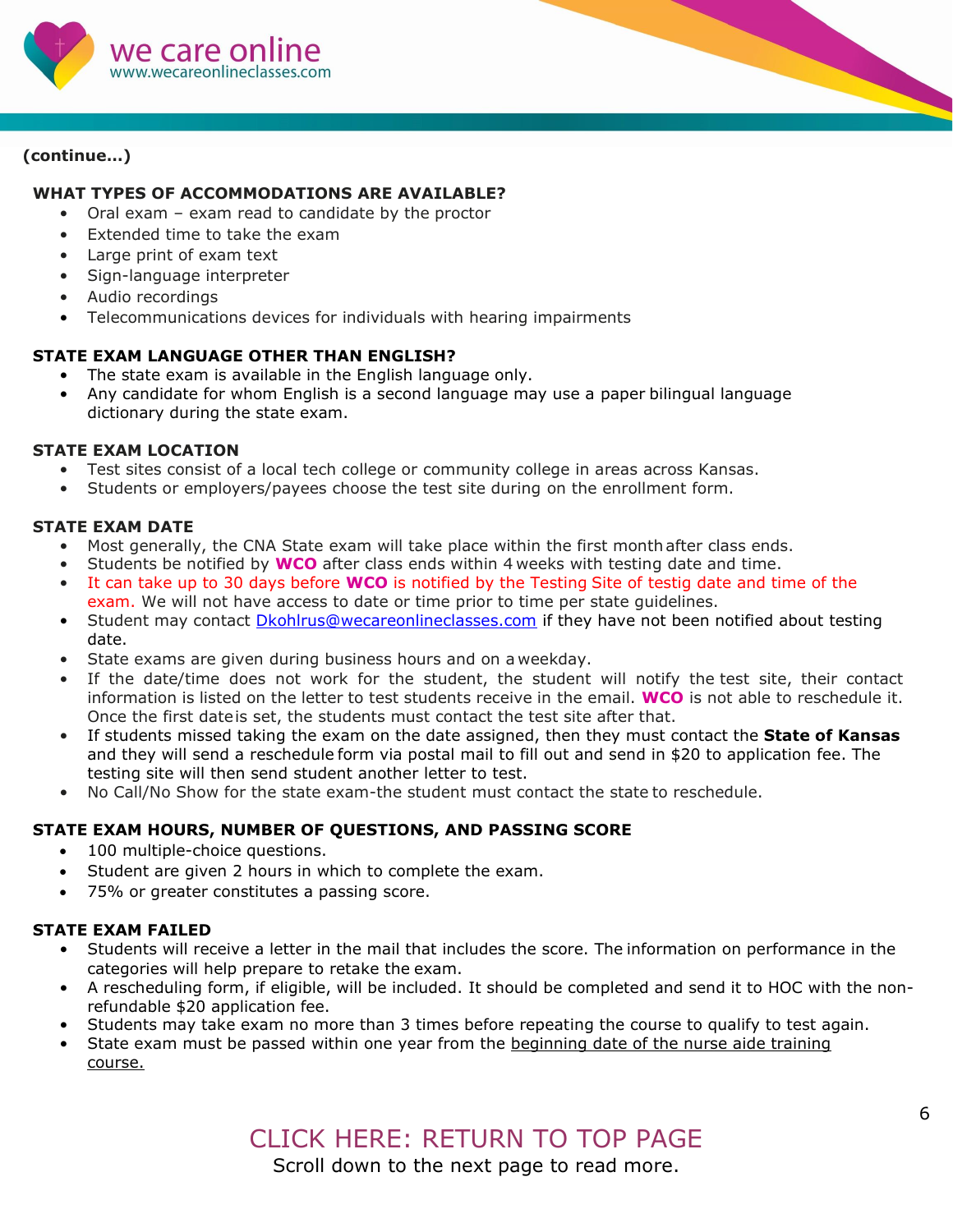

### **ITEMS NEEDED FOR STATE EXAM**

Students must provide the following at the test site

- o Original photo ID
- o Exam fee
- o Approval letter to test
- Be extremely punctual for the state exam.
- Exam is timed and there are other students testing as well.
- Testing sites are very prompt on delivering the exam.
- Testing sites will not accept any students who walk in the door after the testing has begun.
- Recommended to arrive at least 30 minutes ahead of schedule to get seated for the state exam.
- Students **WILL NOT** be admitted if they are not listed on test roster, tardy, late or no ID.

#### **STATE EXAM PASSED**

- Students who pass should allow 7 days to lapse from the date the exam was taken before it is posted on the online CNA Registry.
- Students will **NOT** receive a certificate in the mail.
- Students may work as an NATII until it is updated on the Online Registry.

#### **CNA REGISTRY**

- KNAR is the Kansas Nurse Aide registry which is federally mandated programto track the employment and training for aides in Kansas. A unique identification number is issued to they successfully completed the state nurse aide course and passed the exam.
- **Go to CNA KS Registry (Search Keyword to find).**
	- If it is not online 14 days after exam, email **Dkohlrus@wecareonlineclasses.com**.

#### **CNA REGISTRY**

• The KNAR will be checked for reports of abuse, neglect, or exploitation, prohibited offenses, or misappropriation of resident property. Each adult care home must contact the registry prior to hiring as a nurse aide. A criminal record check will be requested by a facility to determine the eligibility to work. A facility may NOT employ any person with any of this on record after April 1, 1992.

#### **KNAR should never be contacted to:**

- Inquire about exam results. The results are updated on the KNAR within 7 days from the exam date.
- The exam results cannot be given over the phone. Call 785- 296-1250.
- Inquire about exam sites. Instead call 785-296-1250
- Report abuse complaint about a CNA or other personnel. Instead call 800-842- 0078
- Inquire about the CNA and competency evaluation Instead call 785-296-0058
- Inquire about employment verification procedures or issues. Instead call 785- 296-1250.

#### **CNA CERTIFICATE EXPIRE?**

- CNA certificates do not expire.
- As a CNA eligibility for employment for 24mos following the date it was issued.
- To extend the eligibility period, a CNA must be employed to perform nursing or nursing related tasks for at least 8 hours in the 24mo period.

#### **(continue…)**